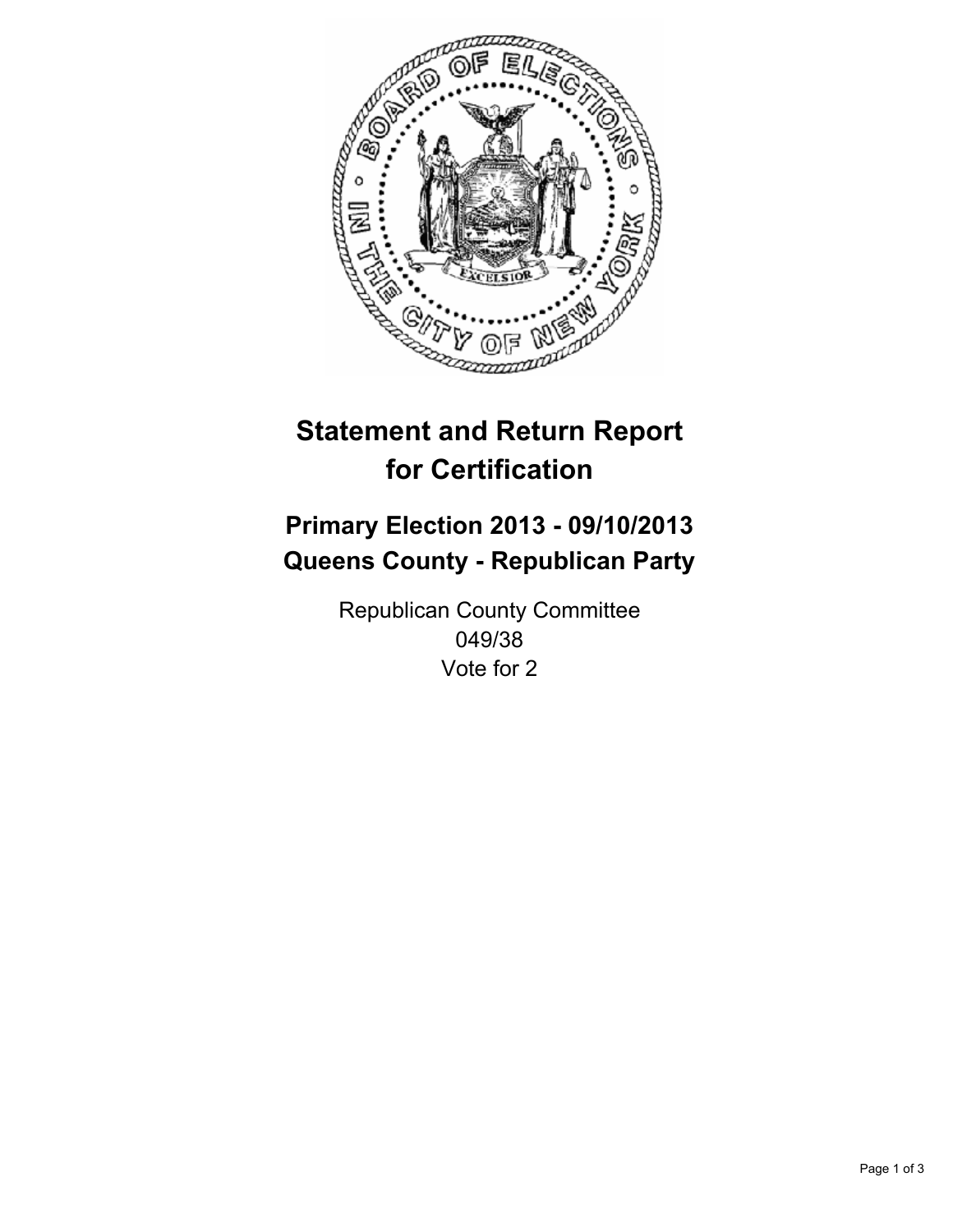

## **Assembly District 38**

| 0  |
|----|
| 0  |
| 0  |
| 0  |
| 0  |
| 3  |
| 12 |
| 9  |
|    |
| 31 |
|    |